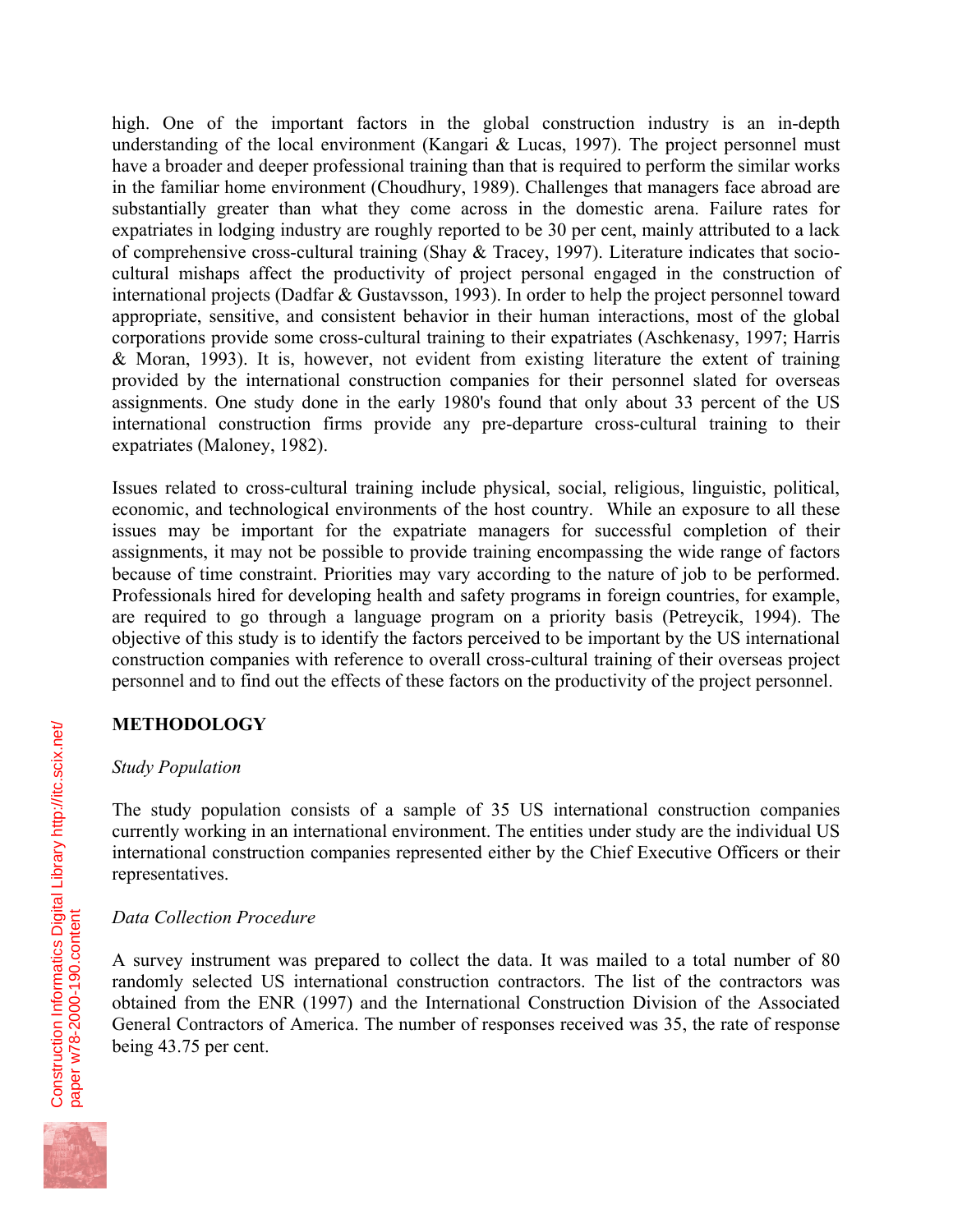*Variables and their Operationalization* 

Productivity (*PRODUCT*)

It is the reported importance of overall cross-cultural training on the perceived productivity of the project personnel. It was operationalized using a single-item measure on a seven-point Leikert scale.

Physical Environment (*ENVIRON*)

It is the reported importance of the knowledge of the physical environment of the overseas country on the perceived productivity of the project personnel. It was operationalized using a single-item measure on a seven-point Leikert scale.

Indigenous Technology (*TECHNLGY*)

It is the reported importance of the knowledge of the indigenous construction technology of the overseas country on the perceived productivity of the project personnel. It was operationalized using a single-item measure on a seven-point Leikert scale.

Language (*LANGUAGE*)

It is the reported importance of the knowledge of the native language of the overseas country on the perceived productivity of the project personnel. It was operationalized using a single-item measure on a seven-point Leikert scale.

Political Environment (*POLITICS*)

It is the reported importance of the knowledge of the political environment of the overseas country on the perceived productivity of the project personnel. It was operationalized using a single-item measure on a seven-point Leikert scale.

Economic Environment (*ECONOMIC*)

It is the reported importance of the knowledge of the economic conditions of the overseas country on the perceived productivity of the project personnel. It was operationalized using a single-item measure on a seven-point Leikert scale.

Labor (*LABOR*)

It is the reported importance of the knowledge of skilled, semi-skilled, and ordinary construction labor forces of the overseas country on the perceived productivity of the project personnel. It was operationalized using a single-item measure on a seven-point Leikert scale.

Social Environment (*SOCIAL*)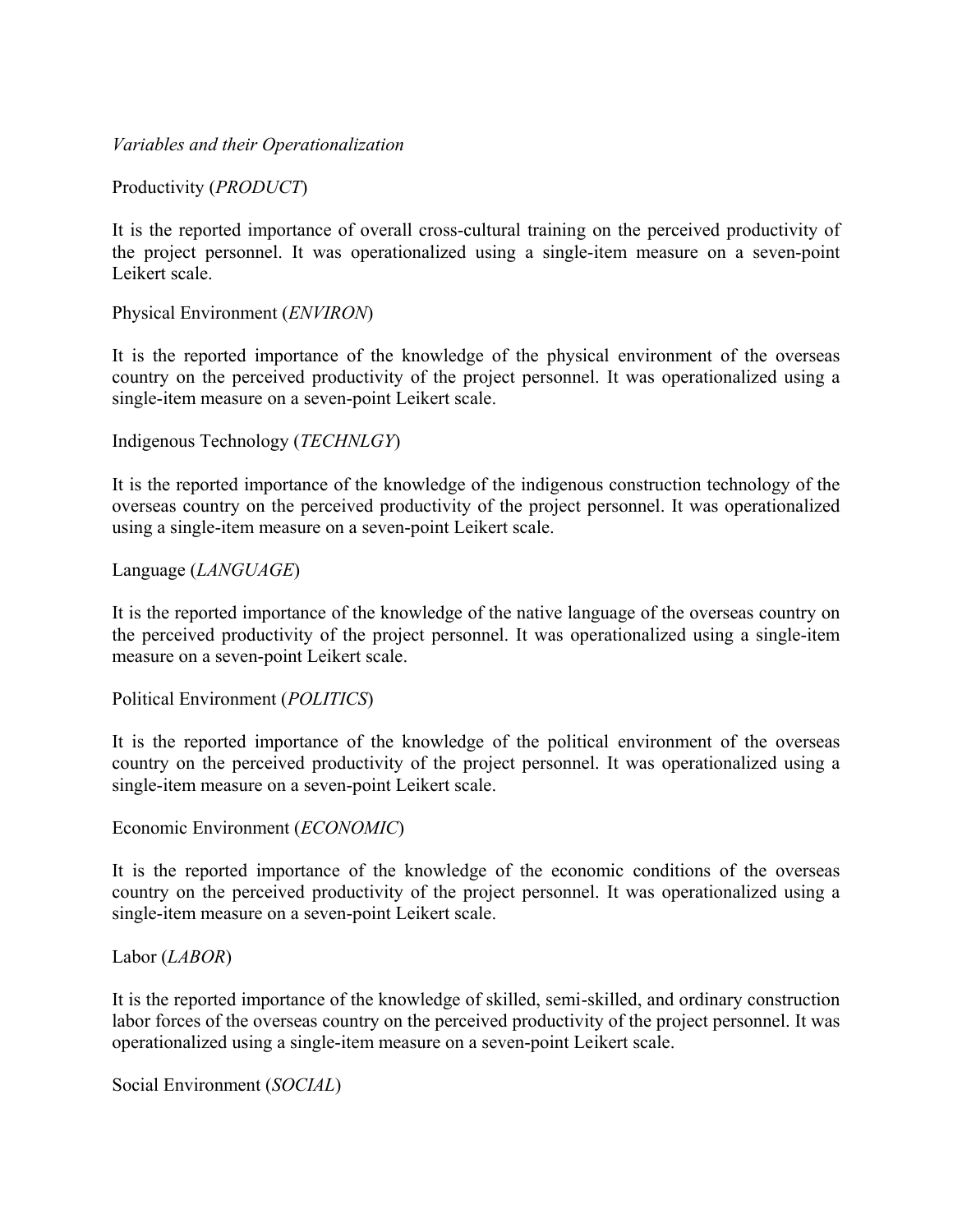It is the reported importance of the knowledge of the social environment of the overseas country on the perceived productivity of the project personnel. It was operationalized using a single-item measure on a seven-point Leikert scale.

# **RESULTS**

Extensive use of information technology has been made for analyzing the data obtained for the study. Statistical Package for the Social Sciences (SPSS) program was utilized for processing the data. A multiple regression analysis was performed in order to ascertain the relationship between overall cross-cultural training and the factors that are perceived to be important with respect to productivity of the project personnel engaged in international construction. Regression analysis is a modeling technique for identifying a function that describes the relationship between a dependent variable and one or more independent variables. The following model was used for the analysis:

 $PRODUCT = \beta_0 + \beta_1 ENVIRON + \beta_1 TECHNLGY + \beta_2 LANGUAGE + \beta_3 POLITICS +$  $\beta_4 ECONOMIC + \beta_5 LABOR + \beta_6 SOCIAL + e$  (1)

where  $\beta_0$  = Intercept  $β<sub>1</sub>, β<sub>2</sub>, etc. = regression coefficients, and$  $e = error term$ .

Results of the analysis are shown in Table 1.

Based on the results of the analysis, the regression equation can be written as follows:

*PRODUCT* = -0.05 + 0.15\**ENVIRON* + 0.16\**TECHNLGY* + 0.22\**LANGUAGE* + 0.07\**POLITICS* + 0.17\**ECONOMIC* + 0.20\**LABOR* + 0.11\**SOCIAL* (2)

The F-value of the model used for the multiple regression analysis was found to be statistically significant at the 0.0001 level. The F statistic basically tests how well the model, as a whole, accounts for the dependent variable's behavior. The predictive efficacy of the model was found to be moderately high with an  $R^2$  of 0.76 and an adjusted  $R^2$  of 0.75.  $R^2$  value is the coefficient of determination of the model. It measures how much variation in the dependent variable can be accounted for by the model. The larger the value of  $R^2$ , the better the fit of the model, and the higher is its predictive efficacy.

The results indicated that the knowledge of physical environment of the country where the construction project is located was related to the productivity of the project personnel at the level of significance of  $0.1-0.0786$  to be exact. The knowledge of indigenous construction technology, language, economic environment, and labor conditions, and social environment of the country were related to the productivity of the project personnel at the levels of significance of 0.0036, 0.0001, 0.0016, and 0.0007 respectively. The findings suggest that the US international construction contractors perceive these factors as important enough to be included in the cross-cultural training curriculum of their project personnel recruited for overseas projects in order to increase the productivity of their project personnel.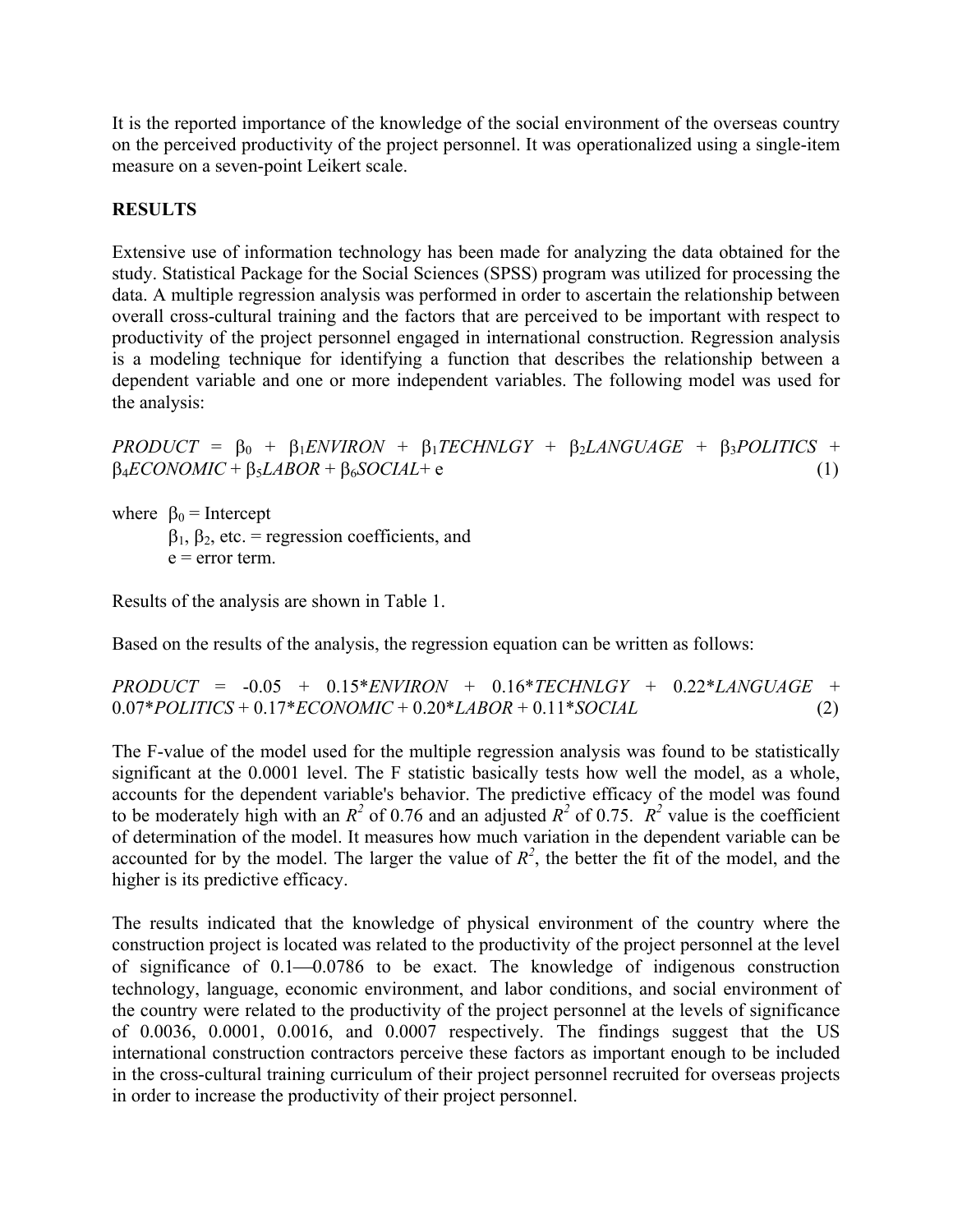| Variable        | Intercept                | Regression Coefficient       | Т           |              | Critical Value of $ T $ |
|-----------------|--------------------------|------------------------------|-------------|--------------|-------------------------|
| Intercept       | $-0.50$                  |                              | $-1.13$     | 0.2616       | 1.29                    |
| <b>ENVIRON</b>  |                          | 0.15                         | 1.78        | 0.0786       |                         |
| <b>TECHNLGY</b> |                          | 0.16                         | 2.98        | 0.0036       |                         |
| <i>LANGUAGE</i> |                          | 0.22                         | 4.62        | 0.0001       |                         |
| <i>POLITICS</i> |                          | 0.07                         | 1.19        | 0.2341       |                         |
| <i>ECONOMIC</i> |                          | 0.18                         | 3.24        | 0.0016       |                         |
| <i>LABOR</i>    |                          | 0.20                         | 3.49        | 0.0007       |                         |
| <i>SOCIAL</i>   |                          | 0.11                         | 1.19        | 0.2369       |                         |
|                 | Model $F = p>F = 0.0001$ | Critical Value of $F = 2.48$ | Model $R^2$ | Adjusted     |                         |
| 48.49           |                          |                              | $= 0.76$    | $R^2 = 0.75$ |                         |

*Table 1: Multiple Regression Analysis of TRAINING* 

### **DISCUSSION**

It can be concluded from the results of the study that a broad spectrum of issues pertinent to a host country were perceived to be important by the US international contractors in relation to the perceived productivity of their project personnel employed for the implementation of international construction projects. The factors included knowledge of (1) physical environment, (2) indigenous technology, (3) language, (4) economic environment, (5) labor conditions of the host country.

An in-depth understanding of the physical environment of a country is particularly important to a person assigned to implement a project in that region. A successful implementation of any construction project requires detailed information about the climatic, hydrologic, soil, and other environmental conditions of the site of construction.

Indigenous methods may sometimes be more economic for a region where they are applied. Even if they may not be applied for certain types of construction, an analysis of the indigenous methods may provide some direction toward the transfer of traditional skills for the effective use of contemporary methods and materials. Knowledge of this factor is, therefore, essential for making an informed choice of the construction methods to be adopted for a project.

A multiplicity of languages in a work force causes numerous integration problems. It is often difficult to translate exact meanings of concepts, particularly if they are technologically based. One of the most important issues to be addressed while working abroad is the language of the host country (Clark, 1999). Literature (Terpstra & David, 1991) suggests the appointment of bilingual project managers to facilitate communication and expedite progress of works on international projects.

Factors such as economic growth, exchange rate, rate of inflation, etc. of a country are likely to influence international construction. The impact of these factors on construction may vary from country to country. Knowledge of the economic environment will definitely help the contractors to identify the issues they are likely to confront while working abroad and formulate strategies to handle them.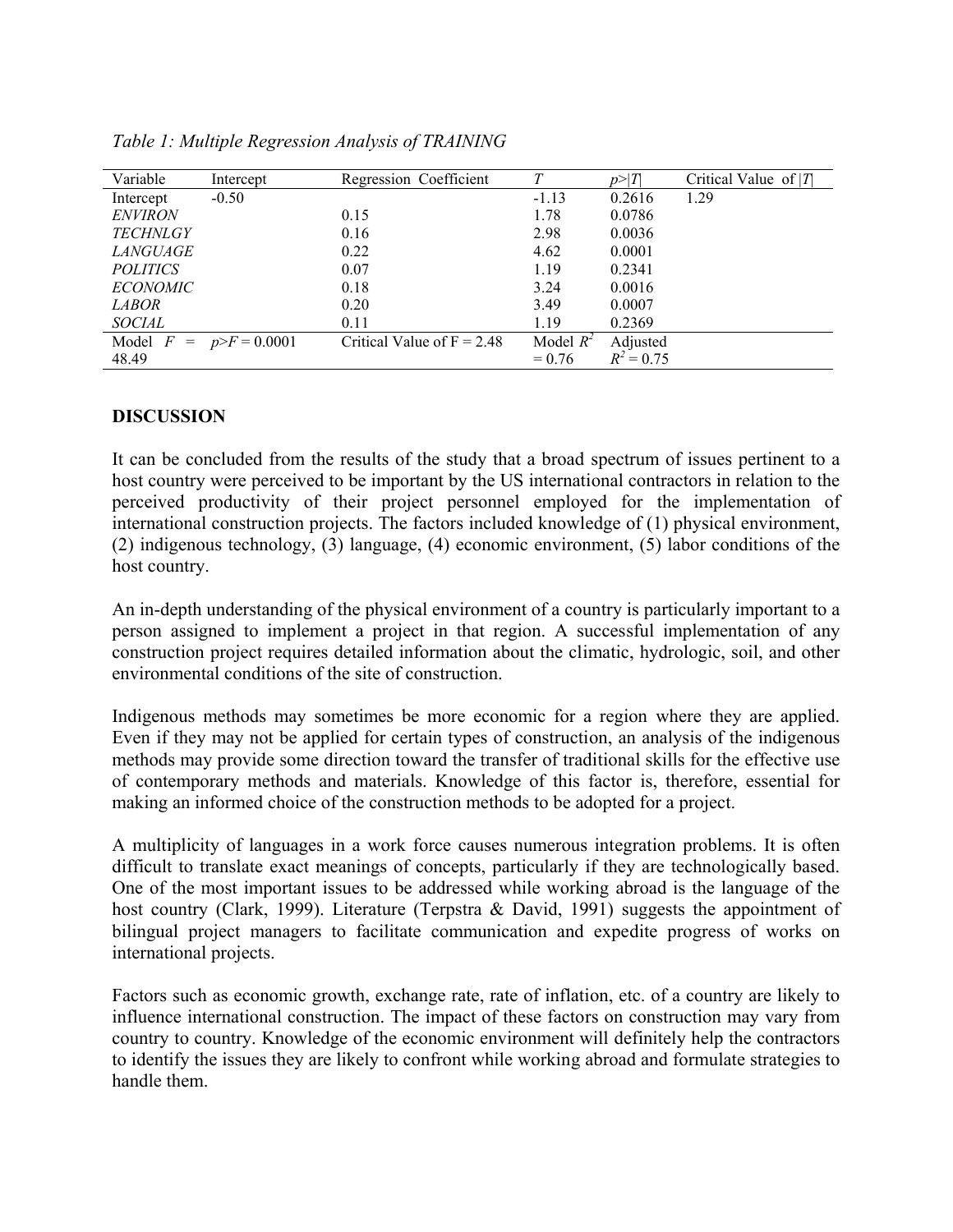Labor forces are an integral part of any construction project. Proper project planning requires an in-depth knowledge of the work forces available to implement the project. In some countries, human resources are plenty but may not be suitable for doing certain types of construction work; in some others, suitable labor forces may not be available at all (Enhassi & Burgess, 1991). In order to ascertain the quality and quantity of the labor forces available in the host country, it is necessary to analyze this factor before taking up any international construction assignment. A knowledge of the prevailing labor conditions in the host country will help the contractors to implement the projects successfully.

In the light of above discussions, it seems only logical that there would be a positive relationship between the perceived productivity of the project personnel and their knowledge of the physical environment, indigenous technology, language, economic environment, and labor conditions of the country where the project is to be implemented.

The results of the study, however, did not indicate any relationship between the response variable and knowledge of political environment of the host country. All international business ventures are exposed to political risk to a greater or lesser extent; international construction is no exception (Ashley & Bonner, 1987). Political risk is defined as the probability of occurrence of some events that will change the prospects for profitability of a given investment (Haendel, 1979). Detailed information about the prevailing political environment of the host country may provide some guidelines to the contractors for preparation of a political risk analysis framework. Further studies are necessary to investigate the factor.

The other independent variable that did not have a statistically significant relationship with productivity of the project personnel was the knowledge of social environment pertaining to the host country. This was surprising. Literature indicates that an understanding of the social and cultural values prevalent in the host country is essential for successful implementation of international projects. Dadfar & Gustavsson (1993) accredit high success rate of the Swedish contractors in Saudi Arabia to their rigorous pre-departure training on the social values of the Arabs. Harris & Moran (1993) suggest that cross-cultural training curriculum should include cognitive studies involving the knowledge of other peoples and their social institutions. Further studies are also necessary to investigate this factor.

The US construction firms prospered for many years on international construction projects. About fifty percent of the values of contract award to the major US international construction companies are accountable to international construction (ENR, 1997). Competition for international projects is increasing. It is coming both from the established international contractors as well as from new contractors from the developing countries. In order to retain and improve the competitive edge of the US construction companies on the global construction market, it is necessary for the companies to recruit professionals with a motivation for foreign assignment and proper training to carry it out successfully. Identifying the issues that are required to be included for cross-cultural training of these professionals in order to improve their productivity would be a right step in this direction.